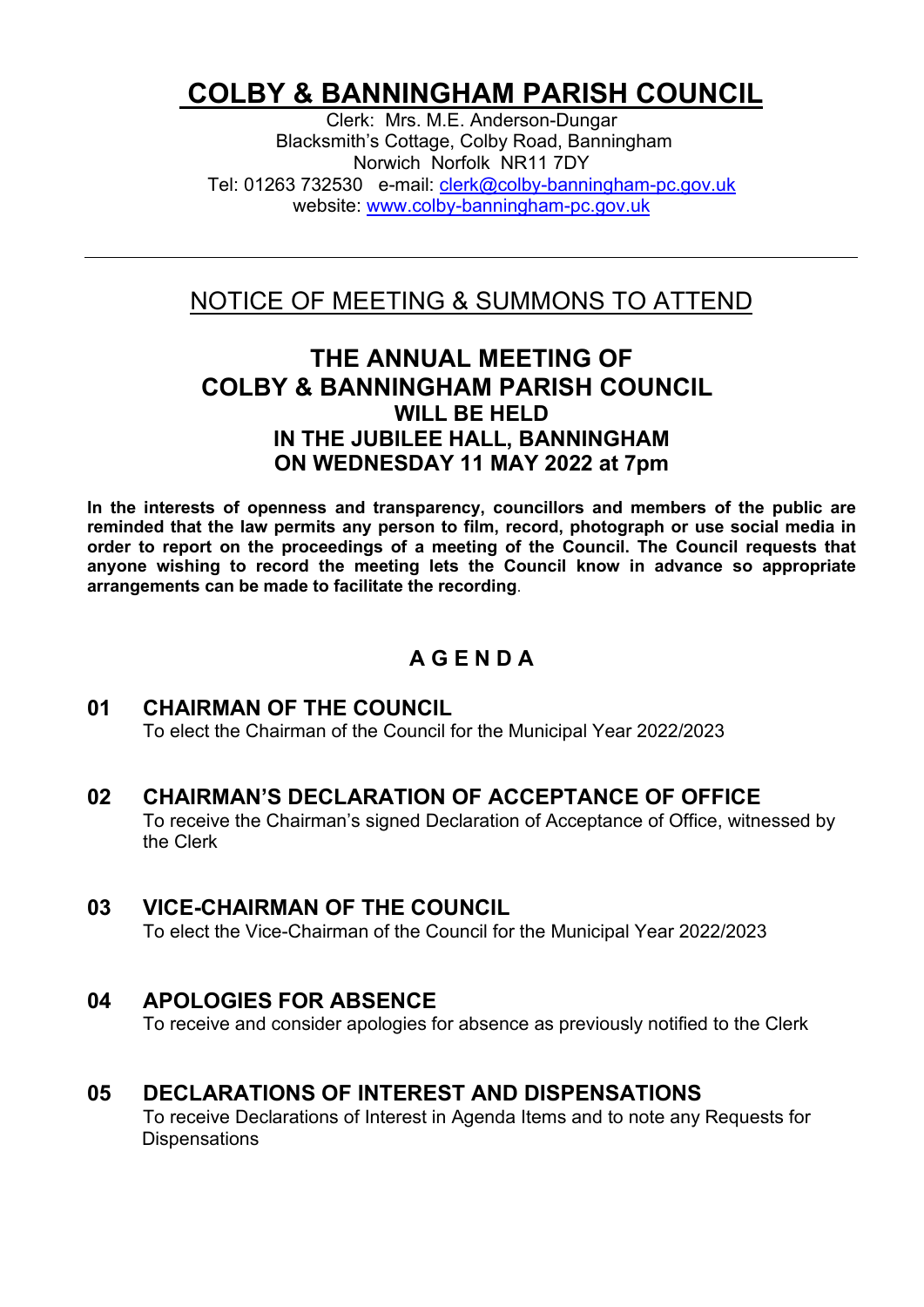#### **06 PUBLIC PARTICIPATION**

To adjourn the meeting for 10 minutes to receive comments on agenda items from members of the public and Councillors with pecuniary interests.

# **07 RE-CONVENE THE MEETING**

#### **08 VACANCIES ON THE COUNCIL**

To consider any applications and co-opt as appropriate

# **09 PARISH COUNCIL REPRESENTATIVES**

To confirm the Parish Council representatives appointed for 2 years from May 2021 to the following Committees and External Organisations with reports to come to the first available Parish Council Meeting.

1. Neech Loan Fund (1) – fund now closed; no representative required

2. Village Hall Management Committee (2) - Mr Anderson-Dungar and Mrs Ashby, number may be revised in the near future

3. Playing Field Working Party (3)- Mrs Ashby, Mr Clarke, and Mr Elliott

#### **10 MINUTES**

To receive, confirm and sign the Minutes of the Parish Council Meeting held on 20 April 2022*attached* and to review the adoption of the Minutes of the Meeting held on 16 March 2022 *previously circulated* to account for further information

#### **11 INFORMATION ON MATTERS ARISING**

To receive information on Matters Arising from the Minutes not listed elsewhere on the Agenda

# **12 REPORTS FROM POLICE, DISTRICT & COUNTY COUNCILLORS**

To receive written/verbal reports from representatives

# **13 MATTERS REFERRED FROM PREVIOUS MEETING**

To consider the following items referred from previous meeting and agree action 1. Vattenfall Community Fund

2. Draft Annual Plan*attached*

#### **14 STAFFING MATTERS**

To ratify the recommendations of the Interview Panel on the appointment of a new Clerk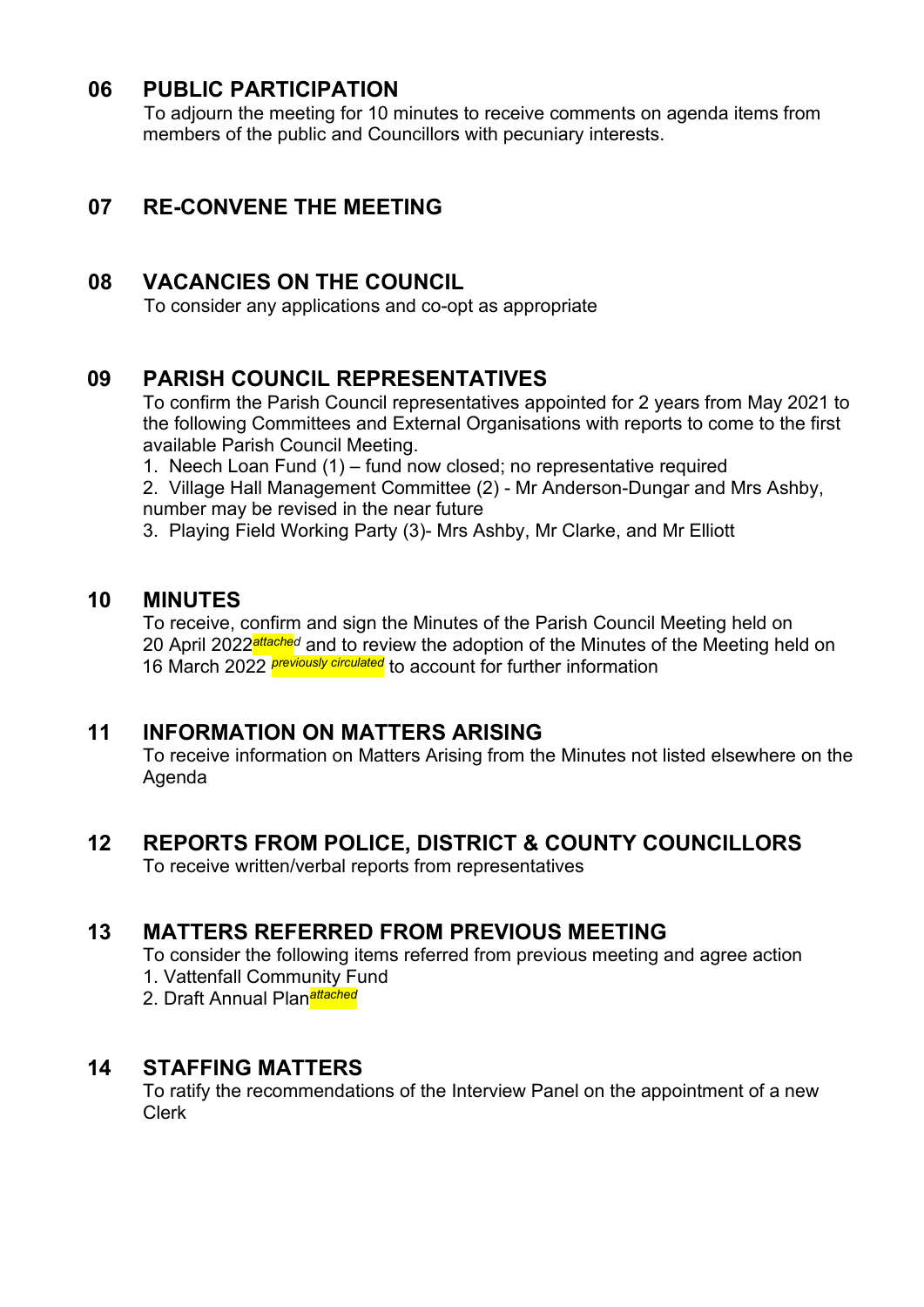# **15 REPORTS/UPDATES ON AREAS OF COUNCIL RESPONSIBILITY**

To receive the following verbal/written reports and/or recommendations:

- 1. Playing Field Management Plan
- 2. Village Hall update *information previously circulated*
- 3. Village Green
- 4. Allotments
- 5. Telephone Box confirm discussions with resident following last meeting

# **16 CORRESPONDENCE**

To receive the following items of Correspondence and agree action/response:

1. Operation Randall Newsletter\*

# **17 POLICIES & DOCUMENTS**

To note that Policies were reviewed during 2021/22 with next review in 2023 unless there are changes in legislation

Note: The Council does need new Financial Regulations as it is no longer an Exempt Authority due to income for 2021/22 exceeding £25,000

#### **18 FINANCE**

To consider the following financial items:

- 1. Approve Schedule of Bills for Payment which will be tabled at the meeting
- 2. Adopt Bank Reconciliations for April 2021\*
- 3. Appoint Signatories to Bank Accounts<br>4 Internal Audit verbal report
- 4. Internal Audit verbal report

# **19 PLANNING ISSUES**

- APPLICATIONS DETERMINED
	- Nothing to report at the time of publication of this Agenda. .
- 2. APPLICATIONS FOR CONSIDERATION None at the time of publication of this Agenda

#### **20 ADJOURNMENT**

To adjourn the meeting for 5 minutes to allow further public speaking

# **21 RESPONSE TO PLANNING APPLICATIONS**

To agree Response to Planning Applications

# **22 ITEMS FOR INFORMATION/FUTURE AGENDA**

To receive items for information/referral to future Agenda